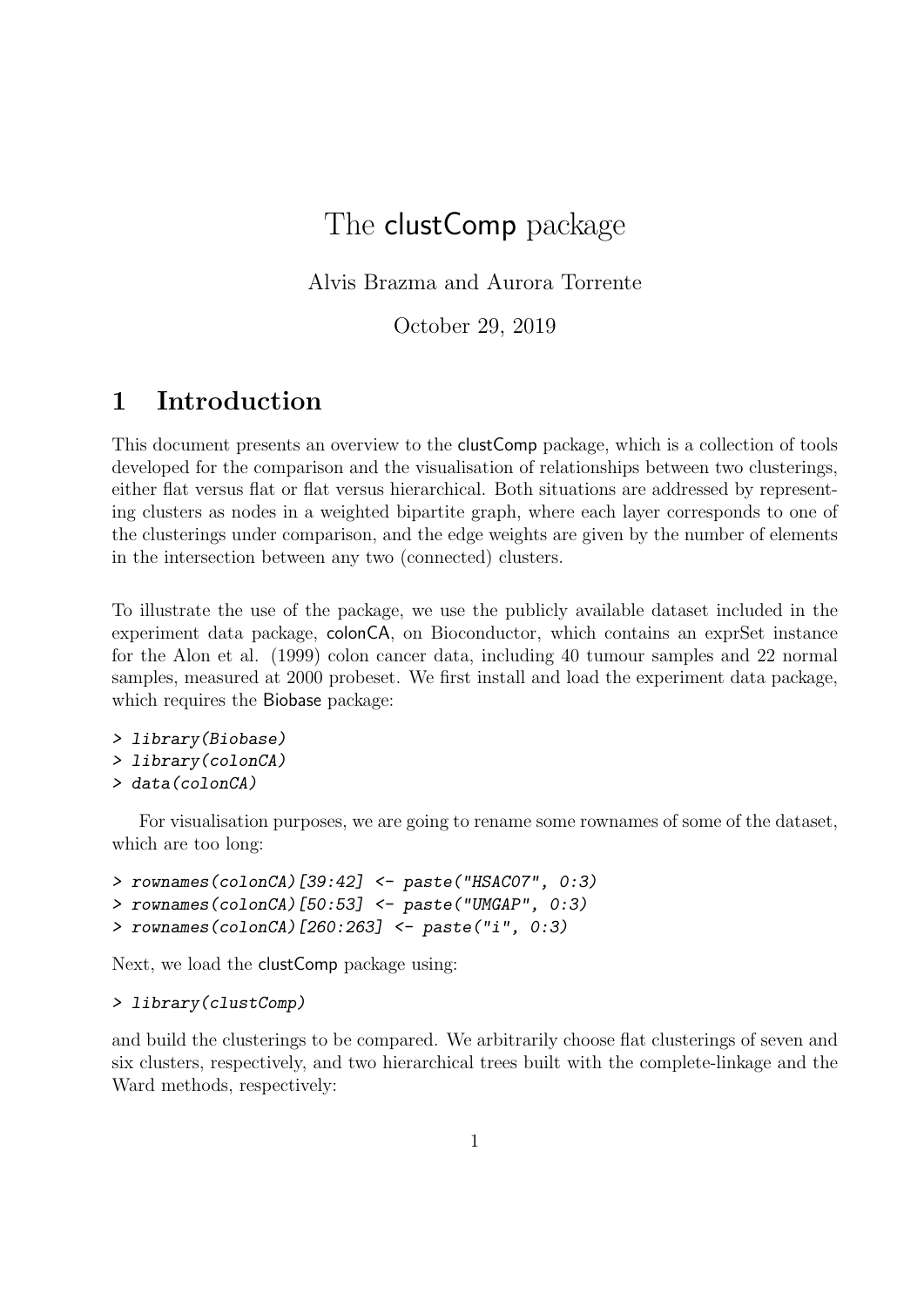```
> set.seed(0)
> # seven flat clusters:
> flat1 <- paste("A", kmeans(exprs(colonCA), 7)$cluster, sep = "")
> # six flat clusters:
> flat2 <- paste("B", kmeans(exprs(colonCA), 6)$cluster, sep = "")
> # dendrograms with 2000 leaves:
> hierar <- hclust(dist(exprs(colonCA)))
> hierar2 <- hclust(dist(exprs(colonCA)), method = 'ward.D')
```
### 2 Comparison of two flat clusterings

The key algorithm for the comparison of clusterings is the **barycentre algorithm**, which tries to minimise heuristically the number of edge crossings in the bipartite graph, represented by default in a vertical layout. The size of the nodes and the width of the edges can be adjusted by the user, with the arguments point.sz and line.wd; also a minimum distance h.min between consecutive nodes can be set by the user to avoid overlapping.

To compare two flat clusterings, use the function flatVSflat, which combines the barycentre algorithm with an additional heuristic consisting in swapping consecutive nodes if that leads to a reduced number of edge crossings. The following run of the function decreases the number of edge crossings from the initial 228422 to the final 9604:

```
> flatVSflat( flat1, flat2, line.wd = 5, h.min = 0.3, greedy = FALSE)
$icross
[1] 695724
$fcross
[1] 25018
$coord1
      A1 A2 A3 A4 A5 A6 A7
-1.7927536 -1.3818898 0.0000000 2.0000000 1.0000000 2.9868421 -0.6654676
$coord2
B1 B2 B3 B4 B5 B6
3 2 1 0 -1 -2
```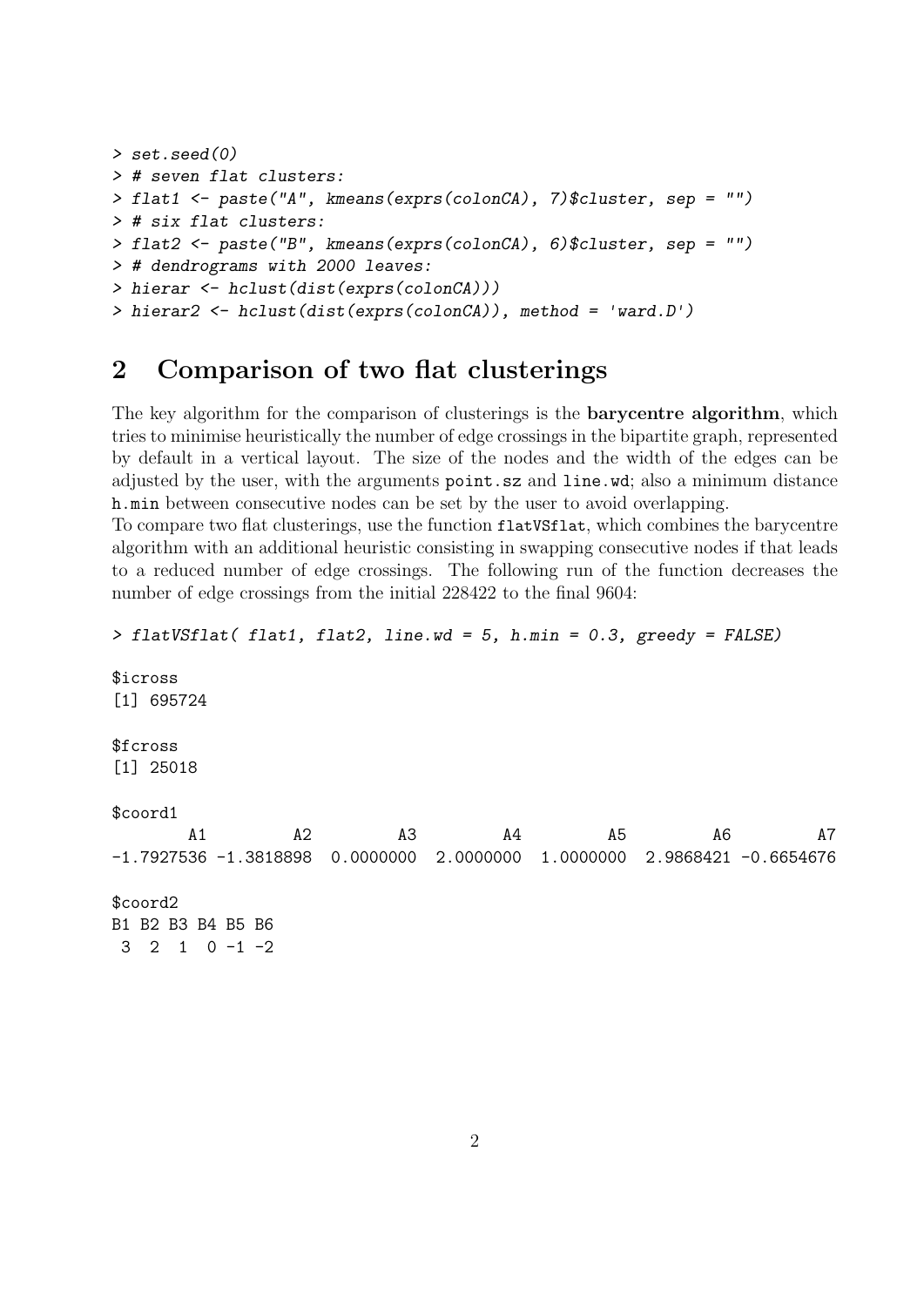

One can easily see that this layout is not the optimal one, but it can be used to find it, by setting an appropriate initial ordering of the nodes:

```
> flatVSflat(flat1, flat2, coord1=c(6,3,4,7,5,1,2),
+ coord2=c(5,1,4,6,3,2), greedy = FALSE)
```


The ordinates of each flat cluster are yielded by the barycentre algorithm; these can be overridden to have evenly distributed nodes (preserving the ordering); also a horizontal layout is allowed: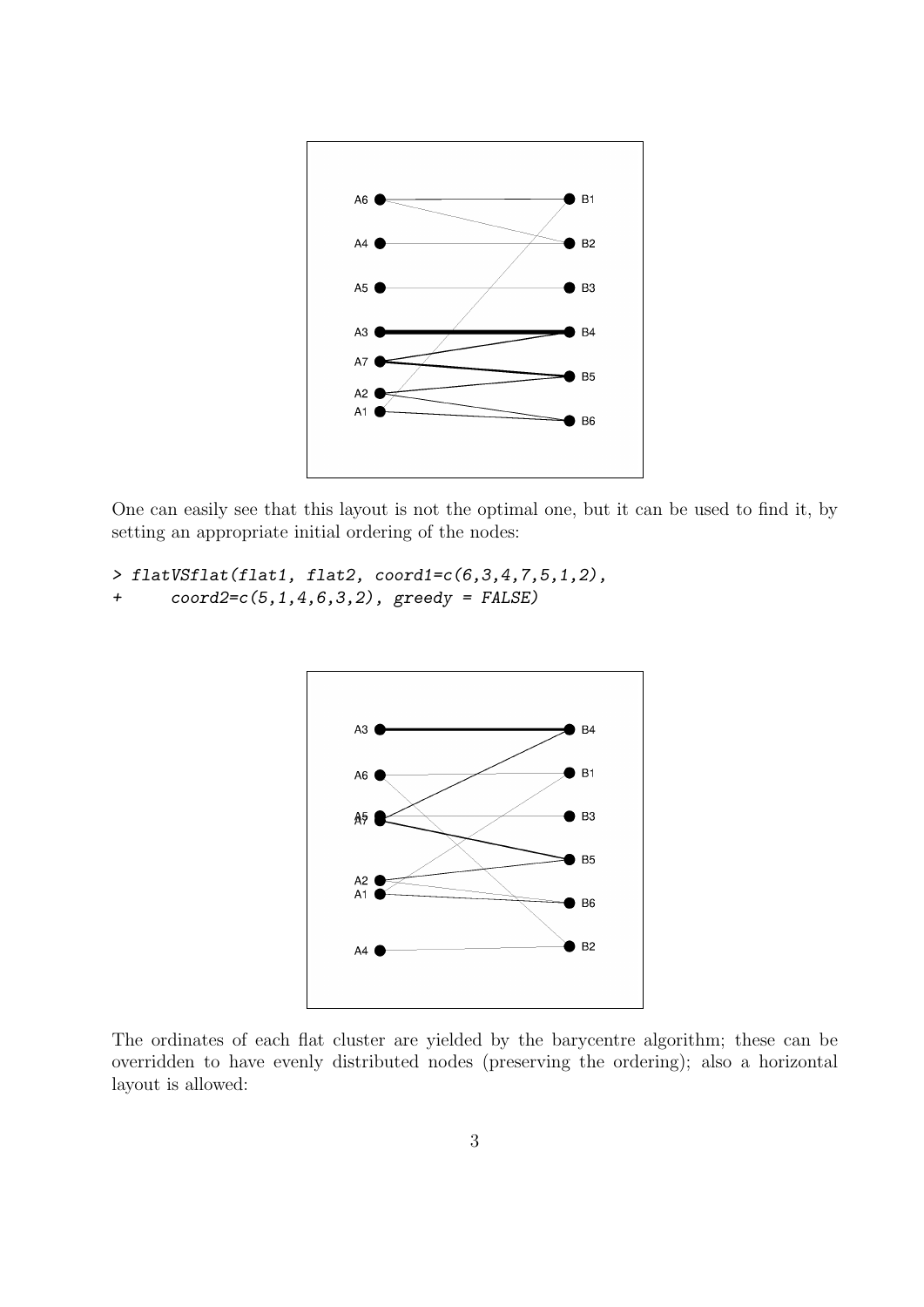> flatVSflat(flat1, flat2, evenly=TRUE, horiz=TRUE, greedy = FALSE)



#### 2.1 The greedy algorithm

The greedy algorithm constructs a one-to-one mapping between groups of clusters from each partitioning. These new groups are named superclusters; they correspond to the p connected components in the subgraph found by considering only the thickest edge among those which are incident with each node. Ties are not broken at random; instead, all edges with maximum weight are taken into account for constructing the mapping.

The two sets of p superclusters are assigned new labels: 'S1', 'S2',...,'Sp' for the first clustering, and 'T1', 'T2',...,'Tp' for the second one, as shown below:

> myMapping<-SCmapping(flat1, flat2)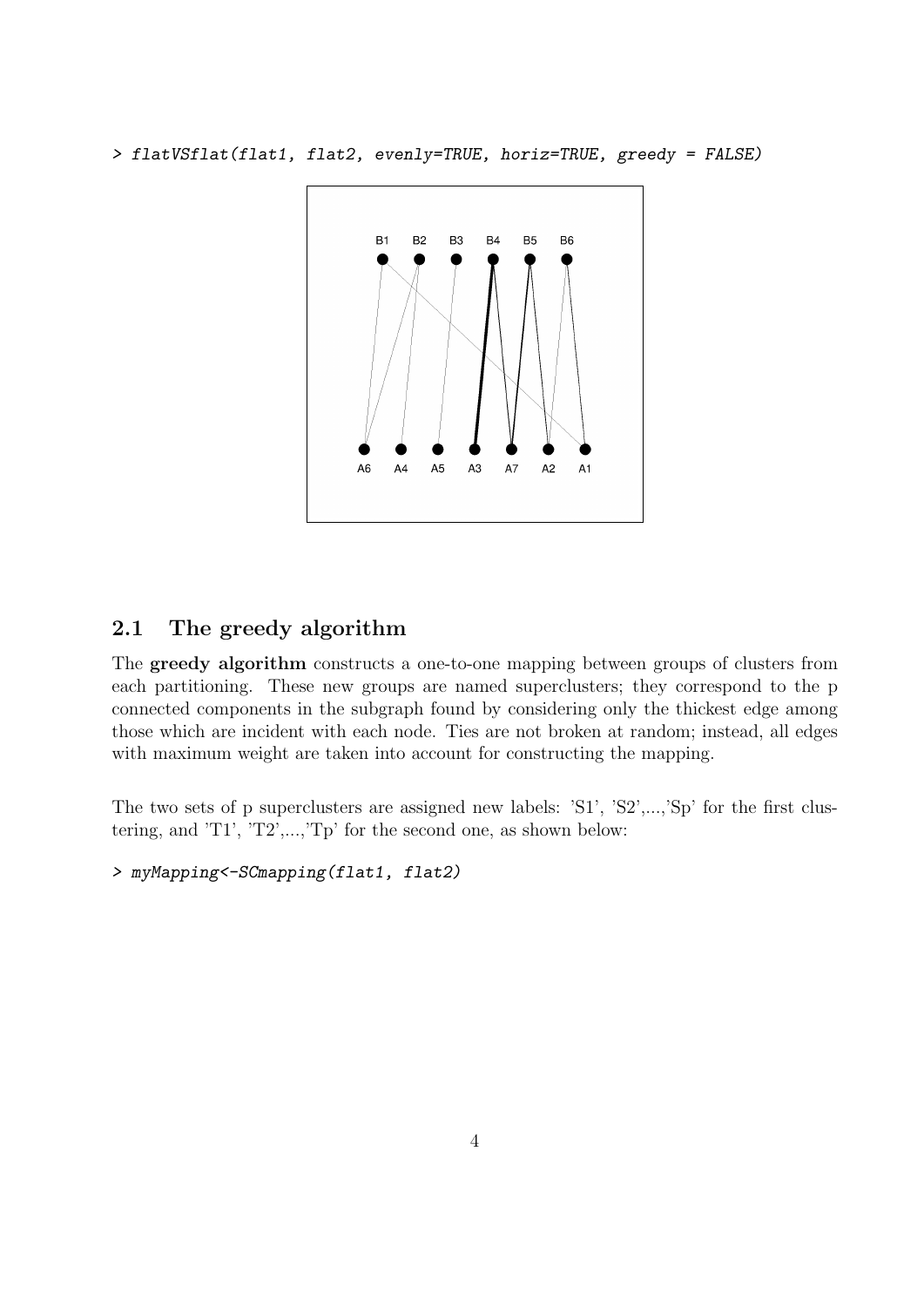

The initial clusters that form each supercluster are also indicated in the plot, in brackets. After merging them to form the superclusters, all the edges are drawn in the bi-graph (otherwise, it would contain only parallel edges).

Additionally, the mapping between superclusters can be visualised through the function flatVSflat by setting the argument greedy to TRUE.

> flatVSflat( flat1, flat2, line.wd = 5, h.min =  $0.3$ , greedy = TRUE)

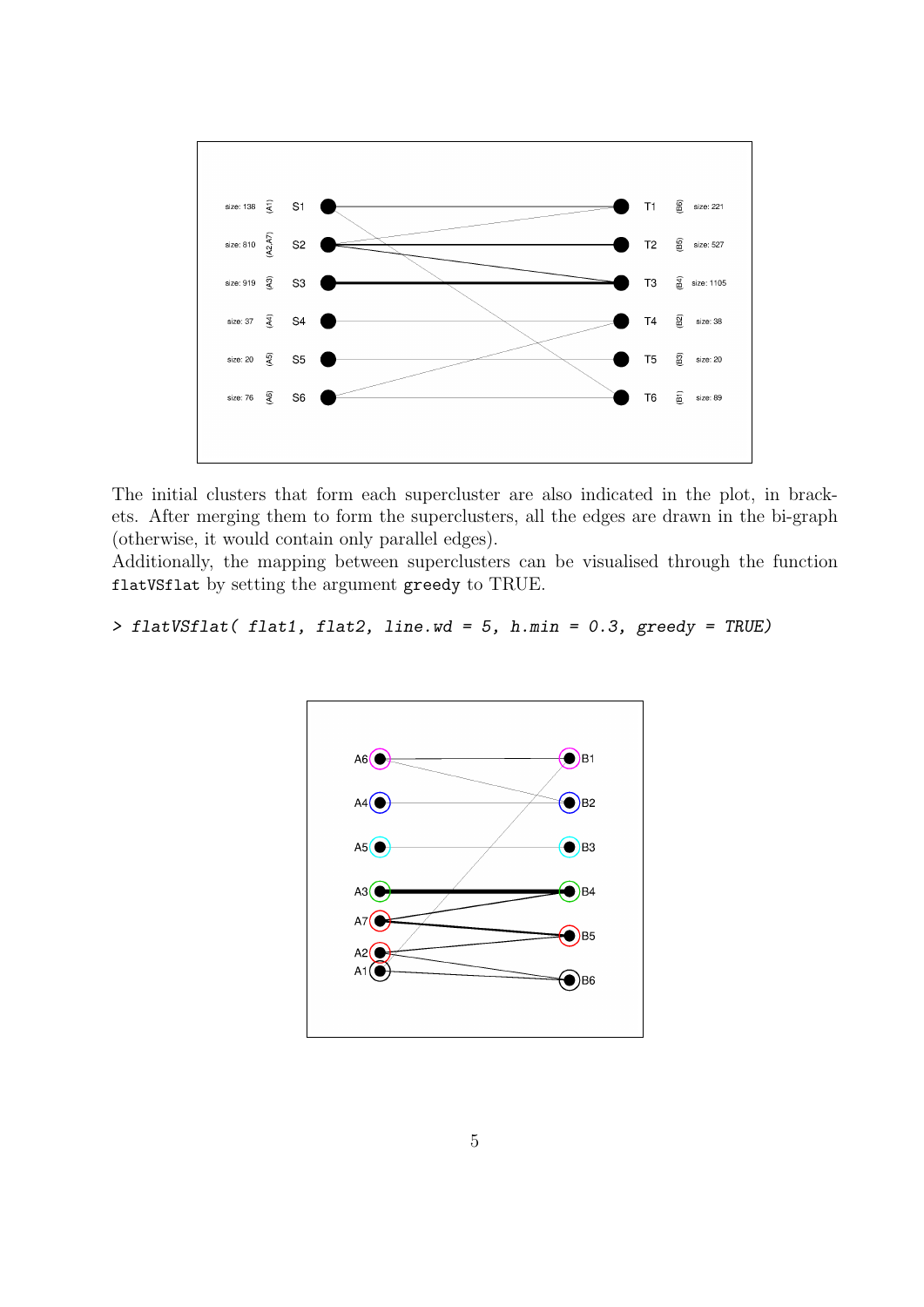## 3 Comparison of flat and hierarchical clusterings

To compare a hierarchical and a flat clusterings we compute cutoffs at different heights of the dendrogram and collapse the resulting branches to form flat clusters, that are compared to the non-hierarchical clustering with the barycentre algorithm, and optionally, with the greedy algorithm.

We explore the tree by depth-first search, starting at the root. Each comparison can be sequentially plotted (the default), and then the code needs the interaction of the user to continue, or alternatively, only the final comparison, after all split decisions have been made, is shown. The criterium used to decide whether we should divide a given branch is that splitting that branch yields a better value of a certain scoring function (namely, "it", a more stringent one, based on information theory, or "crossing", based on the layout aesthetics). In other words, we compute a certain score for the 'parent tree' (with the branch under study still collapsed) and for the 'children tree' (with the branch replaced by its descendants), and keep the best one. Note that the number of descendants might be different from 2 if we are using the look-ahead strategy.

The plots, either intermediate or final, display the pruned tree on the left, with branches evenly separated, and the flat clustering on the right, with coordinates given by the barycentre algorithm. Each collapsed branch is labelled with 'B' followed by a number in brackets. That number follows the notation of dendrograms in R: if it is negative, it is a leaf (therefore it cannot be split as it has no children); if it is positive, it indicates the stage at which the given branch was agglomerated when computing the tree (i.e. it has two children). The flat clusters on the right are labelled with 'F' followed by their original label, in brackets. Additionally, a box with as many divisions as branches/clusters indicates the sizes of the corresponding groups.

The following pictures illustrate the use of the function flatVShier for the comparison of the hierarchical clustering of the colon data, and the flat clustering with 7 clusters.

- Aesthetics-based scoring function, with no look ahead: the optimal set of cutoffs yields 19 branches; the greedy algorithm computes 7 superclusters, identified in the plot by different colours/symbols.
	- > comparison.flatVShier.1<-flatVShier(hierar, flat1, verbose=FALSE,
	- + pausing=FALSE, score.function="crossing", greedy.colours=1:4,
	- + look.ahead=0)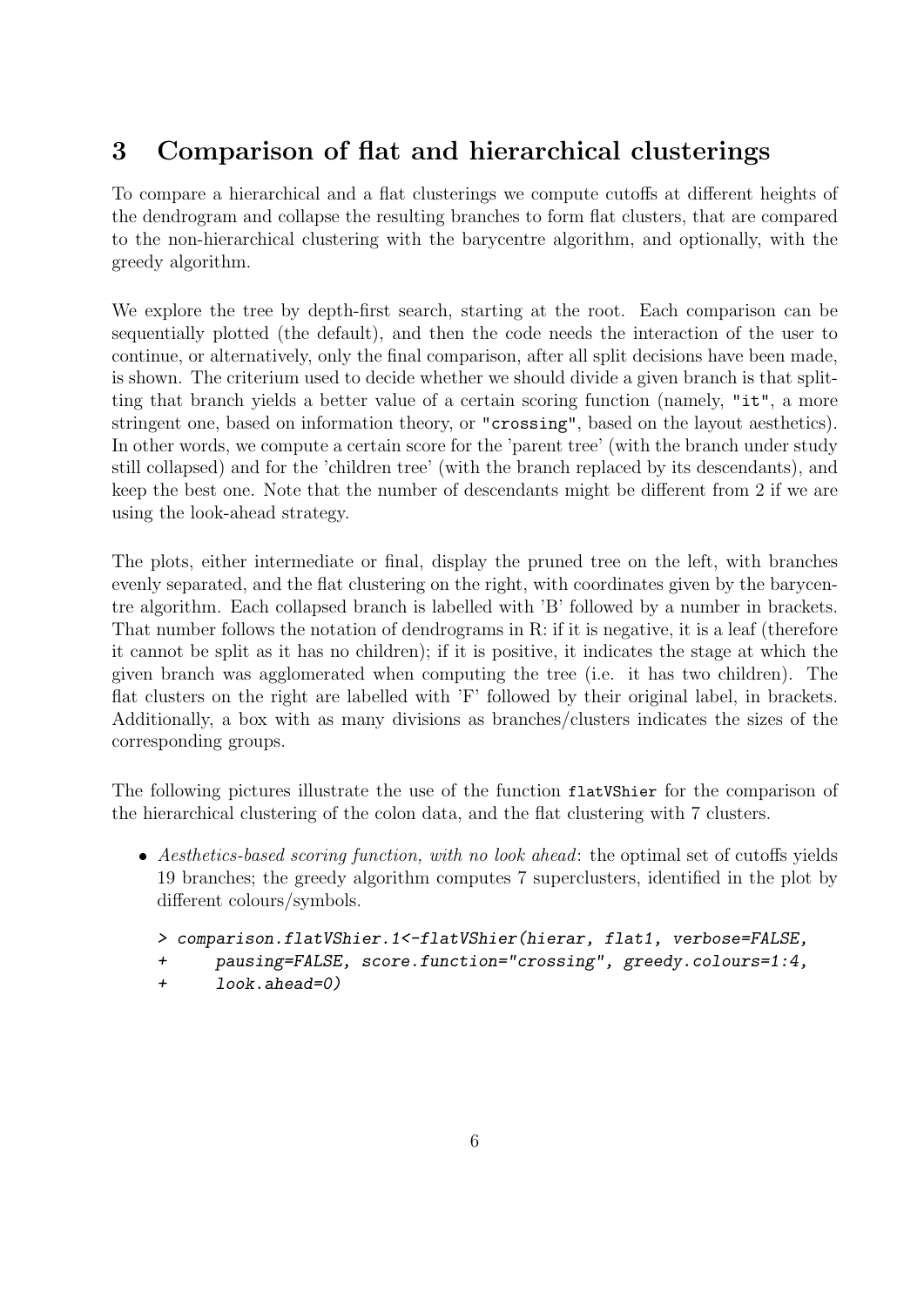

A more descriptive version of previous figure can be achieved by setting the parameter expanded to TRUE; in that case, the full dendrogram is represented:

```
> comparison.flatVShier.1<-flatVShier(hierar, flat1, verbose=FALSE,
```

```
+ pausing=FALSE, score.function="crossing", greedy.colours=1:4,
```
+ look.ahead=0, expanded=TRUE)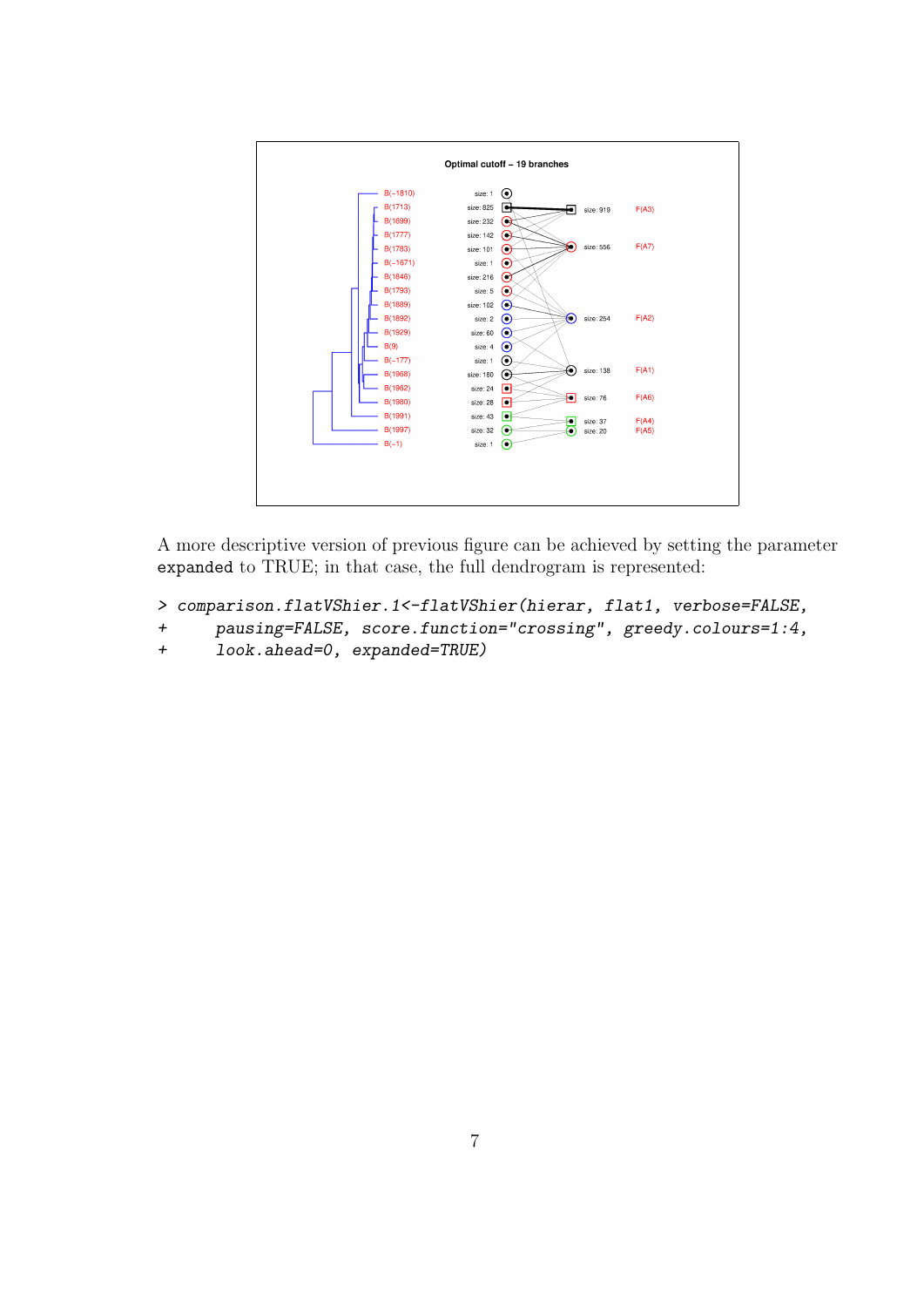

Two coloured bars at both sides of the bi-graph show how genes are distributed across branches and flat clusters.

• Information theoretical-based scoring function, looking one step ahead: the optimal set of cutoffs yields 7 branches; the greedy algorithm computes 4 superclusters.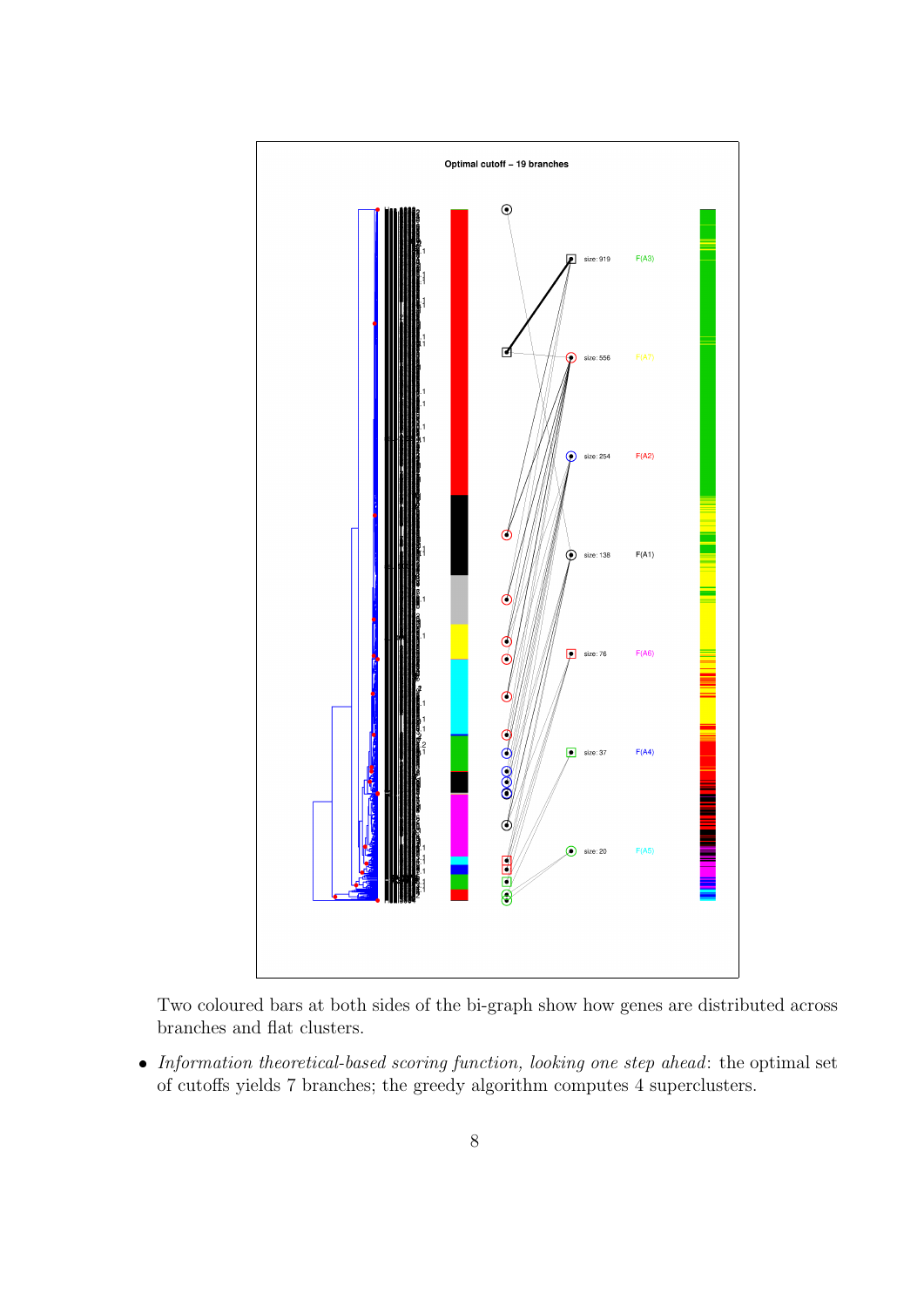```
> comparison.flatVShier.2<-flatVShier(hierar, flat1, verbose=FALSE,
```

```
+ pausing=FALSE, h.min=0.2, score.function="it",
```

```
+ greedy.colours=1:4, look.ahead=1)
```


• Information theoretical-based scoring function, looking two steps ahead: the optimal set of cutoffs yields 12 branches; the greedy algorithm computes 5 superclusters.

```
> comparison.flatVShier.3<-flatVShier(hierar, flat1, verbose=FALSE,
```
- + pausing=FALSE, h.min=0.2, score.function="it",
- + greedy.colours=1:4, look.ahead=2)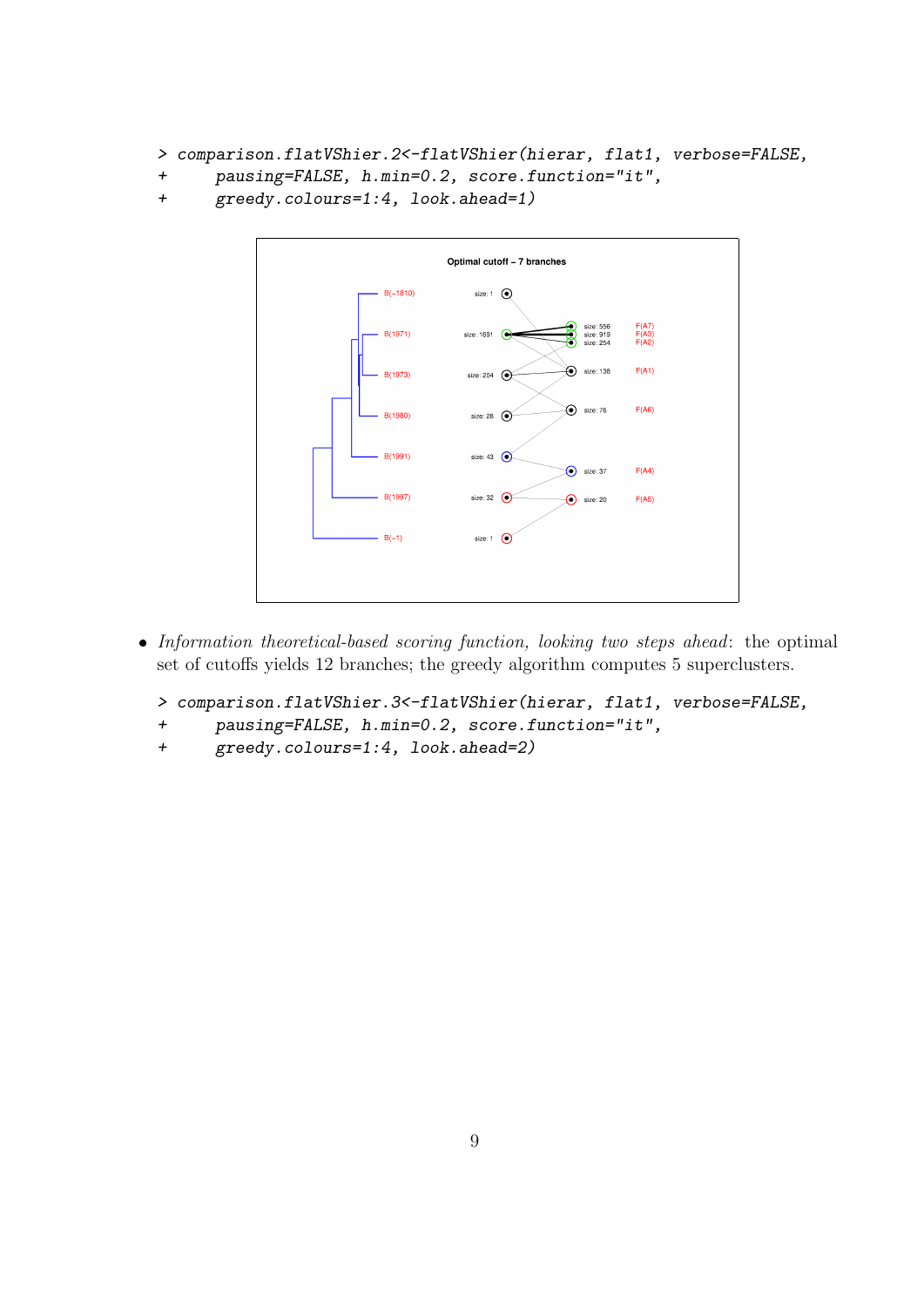

The intermediate steps can be visualised by setting the argument pausing equal to TRUE (it requires the interaction of the user to show all the iterations).

Also, an expanded version of the comparison can be achieved by displaying the whole tree, which helps visualising the size of the clusters.

```
> comparison.flatVShier.4<-flatVShier(hierar2, flat1, verbose=FALSE,
```

```
+ pausing=FALSE, h.min=0.2, score.function="it",
```

```
+ greedy.colours=1:4, look.ahead=2, expanded=TRUE)
```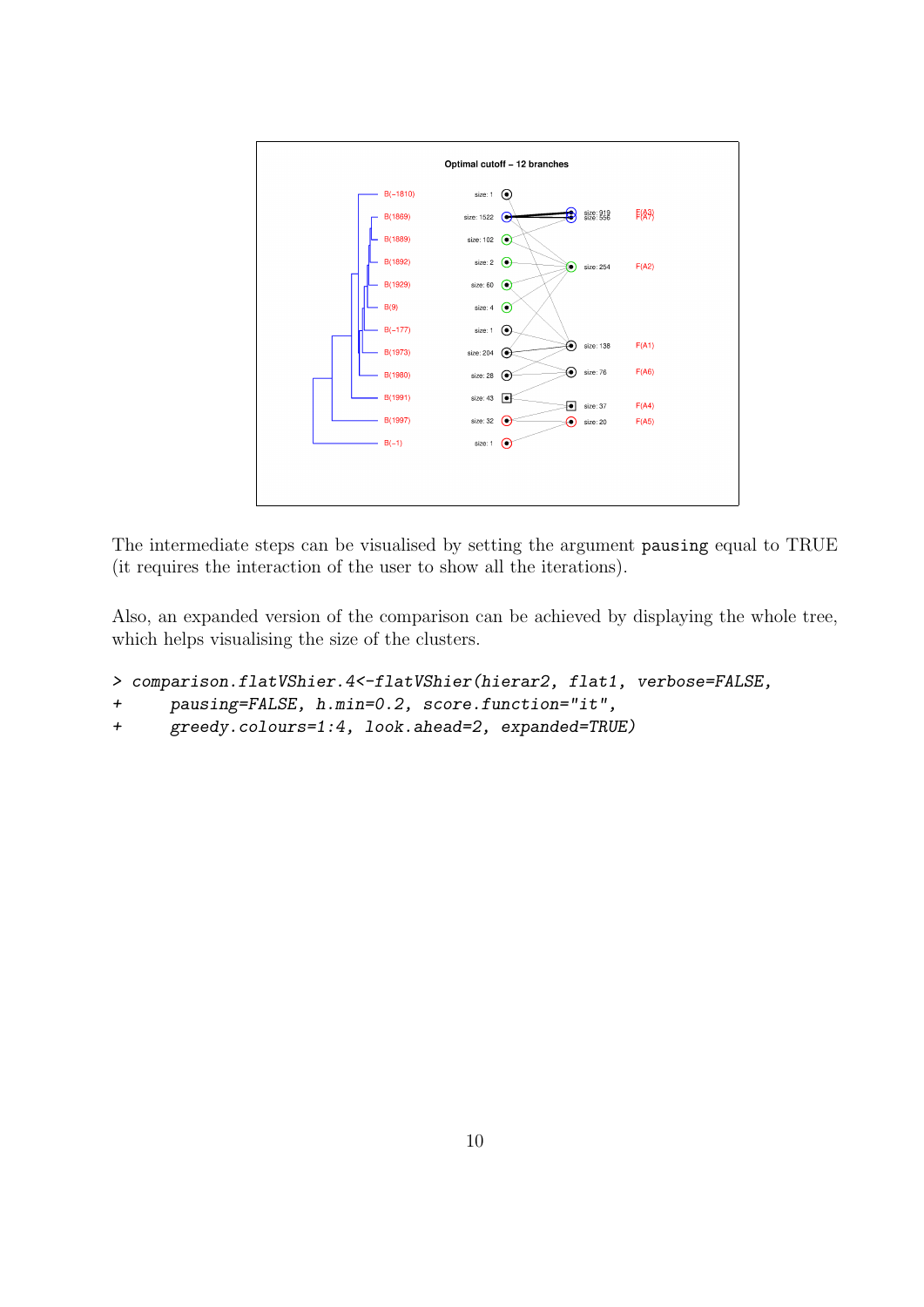

In the expanded version, it is also possible to draw the heatmap, by providing the expression data as an argument.

```
> comparison.flatVShier.5<-flatVShier(hierar2, flat1, verbose=FALSE,
```
+ pausing=FALSE, h.min=0.2, score.function="it",